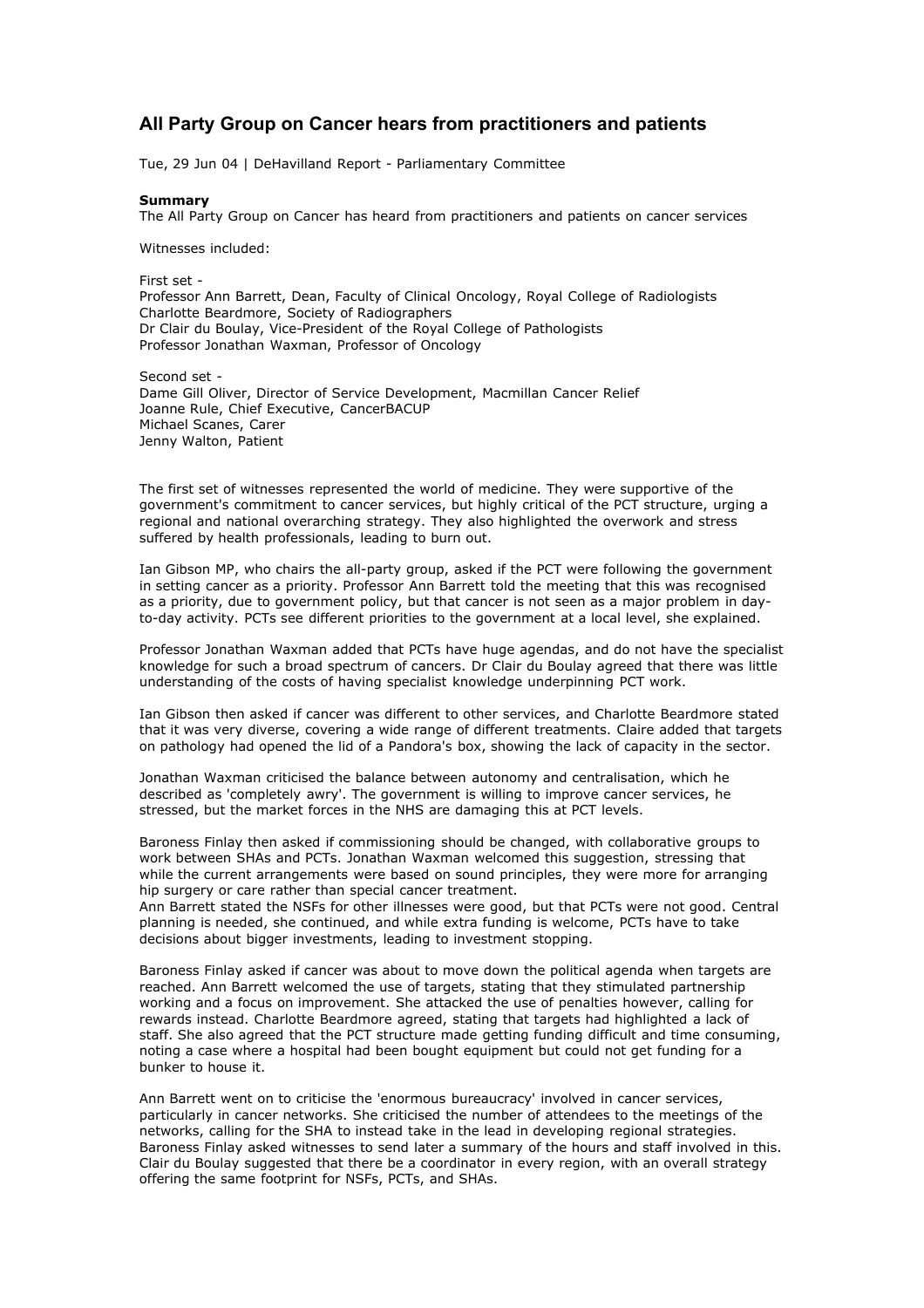Jonathan Waxman attacked the large number of administrators in the NHS, claiming that there were the same number as of nurses. Asked for examples of the worst experiences in this, Ann Barrett replied that the short-term approach of commissioners was frustrating. The ten year rolling plan to replace equipment is not taken on board, she stated, repeating the example of equipment which has not bunker.

Jonathan Waxman criticised the waiting time levels, and Charlotte Beardmore agreed, noting that any equipment difficulties held back work. In her area, private money had been used to cut waiting times, she continued, describing this as 'terrible' as this should be put towards increasing service.

Clair du Boulay pointed to difficulties in training new pathologists due to heavy workloads. Although funding had provided for extra posts, these had not been enough. There are at present 200 vacancies without applicants, she stressed, due in part to early retirement. Demoralisation is the key problem, she concluded.

Charlotte Beardmore suggested a change in working methods, with funding for new roles. The high level of female workers means that maternity leave has to be provided for, she told the meeting, and HR are too rigid to offer flexible working, childcare and part-time posts. Lincoln had a good model to be followed, where a nurse consultant has been set up, allowing hands on work to be combined with consultancy, she added. This offers an alternative to the management route, and could be set up in other staff groups too. Therapeutic staff have a vast amount of expertise which is not being used, she concluded. Charlotte Beardmore promised to send the group figures on the number of women lost to the profession, agreeing that many would return with childcare, flexible working and golden hellos. Other witnesses supported this suggestion, stating that it should be organised at a national level across professions.

Jonathan Waxman warned of the effect of increased student fees on attracting graduates to the profession. He noted that his third year students were already £30,000 in debt, with 70 to 80 per cent of them having to work as waitresses or bar staff as well as their studies. This 'can't be right' he argued, particularly since the starting salary is £16,000 for a radiographer - the same amount as the tuition costs.

Ann Barrett complained about the devaluation of expert opinions in current culture, stating that in the existing bureaucracy all opinions are counted as equally valid. This leads to demoralisation, she warned. She blamed problems in recruitment and retention of poor management, a lack of investment in the infrastructure and a 'morass of inefficiency'.

On retention, Charlotte Beardmore told the committee that health staff wanted to care for patients, and that the stress and workloads they are experiencing means that they can't offer the best service.

Discussion continued on targets and bureaucracy, and Clair du Boulay offered an example of unnecessary bureaucracy. She told the meeting that the CNST requires documentation to prove that all junior doctors are competent. By definition, junior doctors are in training, she explained, and under supervision. In any case, it would be impossible to certify a doctor as competent all the time, as everyone is likely to make mistakes at some point.

I.T. was another problem highlighted by witnesses, with differences in systems requiring replicated data entry.

Ian Gibson concluded by asking witnesses what they would most like to say to Health Secretary John Reid. Ann Barrett called for a central strategy with expert input. Jonathan Waxman offered praise for the government's commitment to cancer work, but called for centralisation to offer guidance to PCTs, which are 'clearly not working'. Charlotte Beardmore also praised the government, recommending a strategic look at purchasing huge prices of equipment at a regional or national level. Clair du Boulay offered her welcome for increased funding for training, but reiterated that PCTs do not have the vision or the werewithal to develop strategies.

The second set of witnesses represented patients. They praised the secondary care they received in general, but called for better information for patients. The increasing involvement of patients in health policy was welcomed.

Ian Gibson MP asked if cancer was a priority for GPs. Jenny Walton, who was diagnosed with vulva cancer, stated that this was important for her GP. Roger Wilson, who had sarcoma and set up Sarcoma UK, stated that while GPs did care about cancer they lacked the skills to diagnose